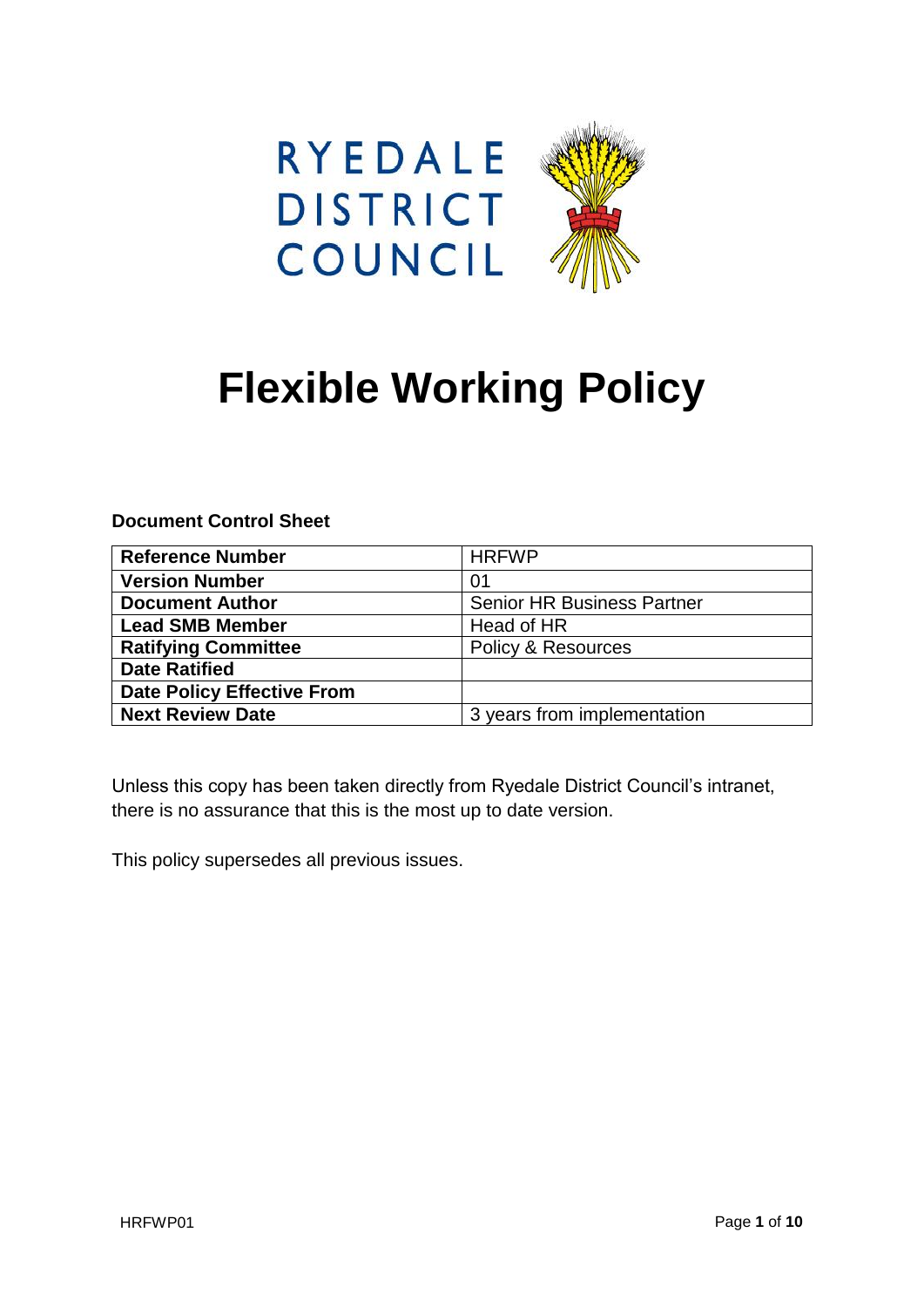# **Table of Contents**

| <b>Section</b> | <b>Title</b>                                | Page |
|----------------|---------------------------------------------|------|
|                | Introduction                                |      |
| $\overline{2}$ | What is Flexible Working                    |      |
| 3              | <b>Types of Flexible Working</b>            |      |
| 4              | The Needs of the Organisation               |      |
| 5              | Eligibility                                 |      |
| 6              | Submission of Flexible Working Requests     |      |
| 7              | Meetings Regarding Flexible Working         |      |
| 8              | Responding to a Flexible Working Request    |      |
| 9              | <b>Right to Appeal</b>                      |      |
| 10             | <b>Trialling New Working Arrangements</b>   |      |
| 11             | Varying and Employee's Contract             |      |
| 12             | Complaints                                  |      |
| 13             | <b>Manager Responsibilities</b>             |      |
| App A          | <b>Flexible Working Request Application</b> |      |
| App B          | <b>Flexitime Scheme</b>                     |      |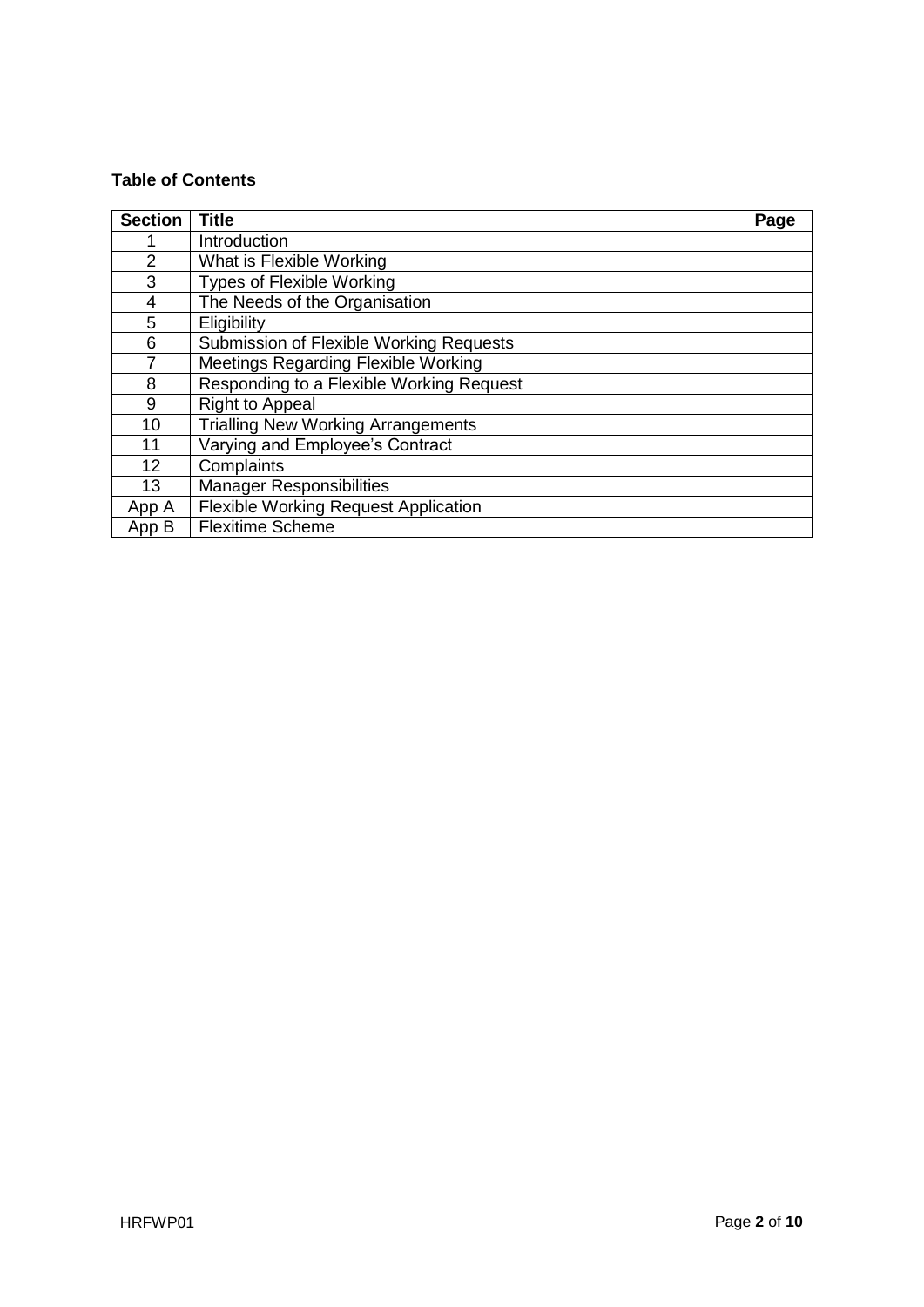# **1. Introduction**

- 1.1 Ryedale District Council are committed to the development of flexible working practices that ensure our workforce is effectively deployed to support improvements to service delivery, and the development of a flexible, high performing and agile workforce. The Council recognises that a better work-life balance can improve employee motivation, performance and productivity, and reduce stress. Therefore the Council wants to support its employees achieve a better balance between work and their other priorities, such as caring responsibilities, leisure activities, further learning and other interests. The organisation is committed to agreeing any flexible working arrangements, provided that the needs and objectives of both the organisation and the employee can be met.
- 1.2 It is the organisation's policy to encourage open discussion with employees. An employee who thinks they may benefit from flexible working is encouraged to contact their line manager to talk about the options. This policy has been written in conjunction with ACAS guidelines and the ACAS Code of Practice on making and responding to flexible working requests. For more info visit www.acas.org.uk

# **2. What is Flexible Working**

2.1 Flexible working is any type of working arrangement that gives some degree of flexibility on how long, where and when an employee works.

# **3. Definitions and types of Flexible Working**

- 3.1 **Flexitime (grades 1-10 inclusive)** allows an employee to choose, within certain parameters, how to schedule their working time. An employee is contracted to work for a set number of hours per week, however, within reason can work in excess of this or slightly short of this within a given timeframe. Their hours of attendance will be recorded and added up at the end of each accounting period. An employee can carry over an excess of up to 14:48 hours or a deficit of up to 7:24 hours from one accounting period to another. A deficit of hours should be made up in the following accounting period. Excess hours may be used to either reduce attendance outside of core hours or, take additional leave (flexi-leave), subject to a maximum of 1full day in any accounting period. Additional leave should be requested and agreed with the employee's line manager in the same way as annual leave. *Employees will not have to apply for flexitime as this will be linked to the job role undertaken. However not all jobs roles are suitable for flexitime*
- 3.2 **Compressed** hours is where an employee works their usual full time hours in fewer days by working longer blocks meaning that there is no reduction in their pay. For example, a 5-day week is compressed into four days, or a 10-day fortnight into 9 days.
- 3.3 **Home-working** is when an employee regularly carries out all, or part of, their duties from home rather than the employer's premises. The organisation can consider a request for home-working being an occasional agreed day, a mix of home and office based work each week or a full time arrangement.
- 3.4 **Job-sharing** is an arrangement where a full-time post is divided into two part-time roles. The two job holders then share the overall duties and responsibilities. Their skills and the hours each employee wishes to work must be compatible, and meet the needs of the organisation. Pay and benefits are shared in proportion to the hours each works. Job sharing can be considered where the creation of a single part-time post is difficult,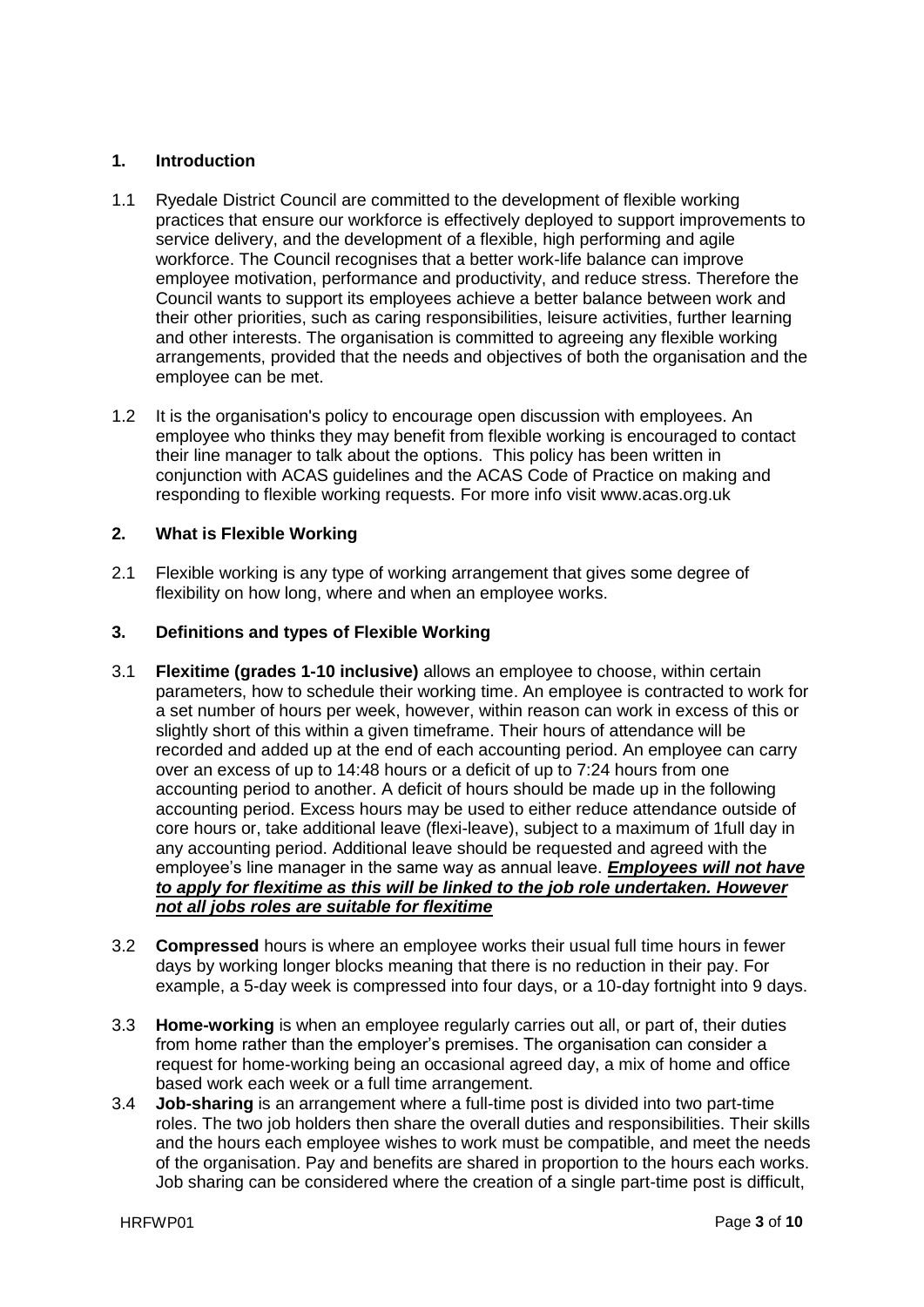or where two individuals wish to work part-time. The suitability of posts for job-sharing will be stated in any internal or external advertisements. -

3.5 **Term-time working** is where an employee reduces their hours and pay whilst taking time off during school holidays. Any weeks above their annual leave entitlement will be unpaid. Salary is paid in 12 equal monthly instalments.

#### **4. The needs of the organisation**

- 4.1 The organisation is committed to providing a range of appropriate working patterns. However employees and management need to be realistic and to recognise that not all flexible working options will be appropriate for all roles.
- 4.2 Where a flexible working arrangement is proposed, the individual and the organisation will need to take into account a number of criteria including (but not limited to) the following:
	- the costs associated with the proposed arrangement
	- the effect of the proposed arrangement on other staff
	- the need for, and effect on, supervision
	- the existing structure of the department
	- the availability of staff resources
	- details of the tasks specific to the role
	- the workload of the role
	- whether it is a request for a reasonable adjustment related to a disability
	- health and safety issues

#### **5. Eligibility**

- 5.1 Any employee with at least 26 weeks of employment service has a statutory right to request flexible working. However the Council has taken the view that employees in all areas, and at any level, are entitled to submit a request for flexible working regardless of their length of service (non-statutory request).
- 5.2 Flexitime will automatically apply to all full time and part time employees, below grade 11, except those whose work is such that it would be impracticable to perform unless there is adherence to fixed hours. Employees will be excluded from the scheme if it is impracticable to arrange duties to allow flexibility. Further information on flexitime and recording hours worked is at Appendix B (incorrect – this is the application form)

#### **6. Submitting a flexible working request**

- 6.1 All employees are entitled to submit one flexible working request in a 12 month period (an employee is entitled to additional requests if they relate to a statutory entitlement, for example the Equality Act 2010 right to request reasonable adjustments).
- 6.2 All requests must be made in writing by completing a Flexible Working Request application form (Appendix A) which is available on the intranet and submitting this to the line manager. Any request made must include:
	- the date of the application
	- the changes that the employee is seeking to their terms and conditions
	- the date from when the employee would like the proposed change to come into effect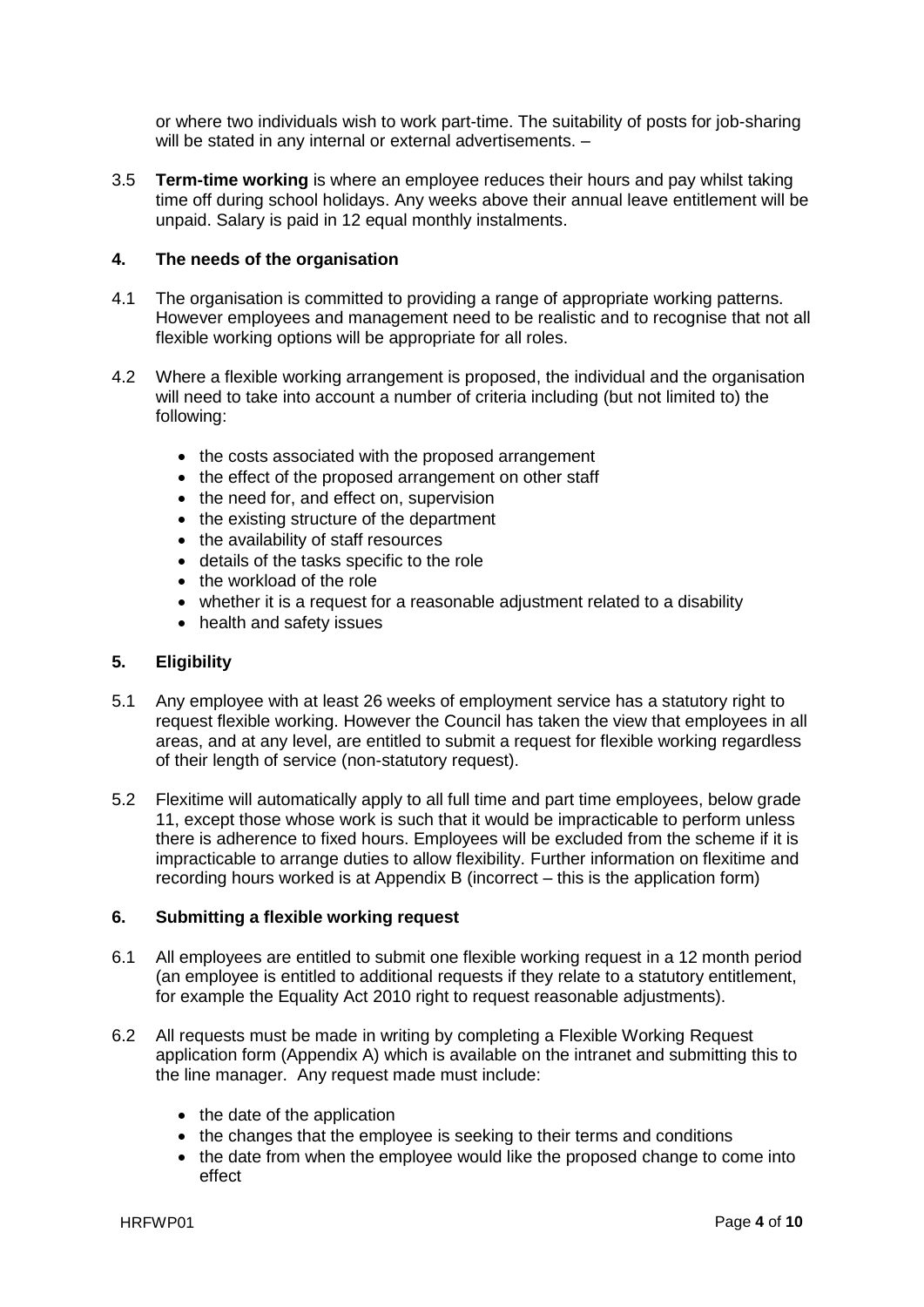- what effect the employee thinks the requested change would have on the organisation
- how, in their view, any such effect could be dealt with
- whether this is a statutory or non-statutory request
- whether a previous application for flexible working has been made
- the dates of any previous applications
- 6.3 If the employee is making the request in relation to the Equality Act, e.g. as a reasonable adjustment relating to a disability, this should be made clear in the application.
- 6.4 Employees may be asked to re-submit an application if it does not contain all of the required information.

# **7. Meetings regarding flexible working**

- 7.1 Upon receiving a written request for flexible working the manager will seek to arrange a meeting with the employee, within 28 days of receiving the request (this time limit may be extended with the agreement of both parties), to:
	- discuss the request
	- find out more about the proposed working arrangements
	- how it could be of benefit to both the employee and organisation
- 7.2 The employee will be given advance notice of the time, date and place of the meeting. If the initial date is problematic then one further date will be proposed. If a face to face meeting is difficult to arrange then, if agreed by the employee and line manager, the meeting may be held over the phone or via Microsoft Teams.
- 7.3 At the meeting the employee may, if they wish, be accompanied by a workplace colleague or a trade union representative. Managers may be accompanied by a HR representative
- 7.4 If the employee fails to attend a meeting and then fails to attend a rearranged meeting without good reason, their application will be deemed to have been withdrawn.
- 7.5 Where a request can, without further discussion, be approved as stated in the employee's written application, a meeting to discuss the request may not be necessary. In this instance the employee will be informed of the organisation's agreement to the request by a confirmation letter as outlined in the section 'Responding to a flexible working request' within 28 days of the organisation receiving the request. This time limit may be extended with the agreement of both parties.

#### **8. Responding to a flexible working request**

- 8.1 The line manager will consider the proposed flexible working arrangements, looking at the potential benefits and adverse effects to the employee and to the organisation in implementing the proposed changes. HR advice should be sought where managers are unsure of whether the request can be accommodated.
- 8.2 Each request will be considered on a case-by-case basis. Agreeing to one request will not set a precedent or create the right for another employee to be granted a similar change to their working pattern.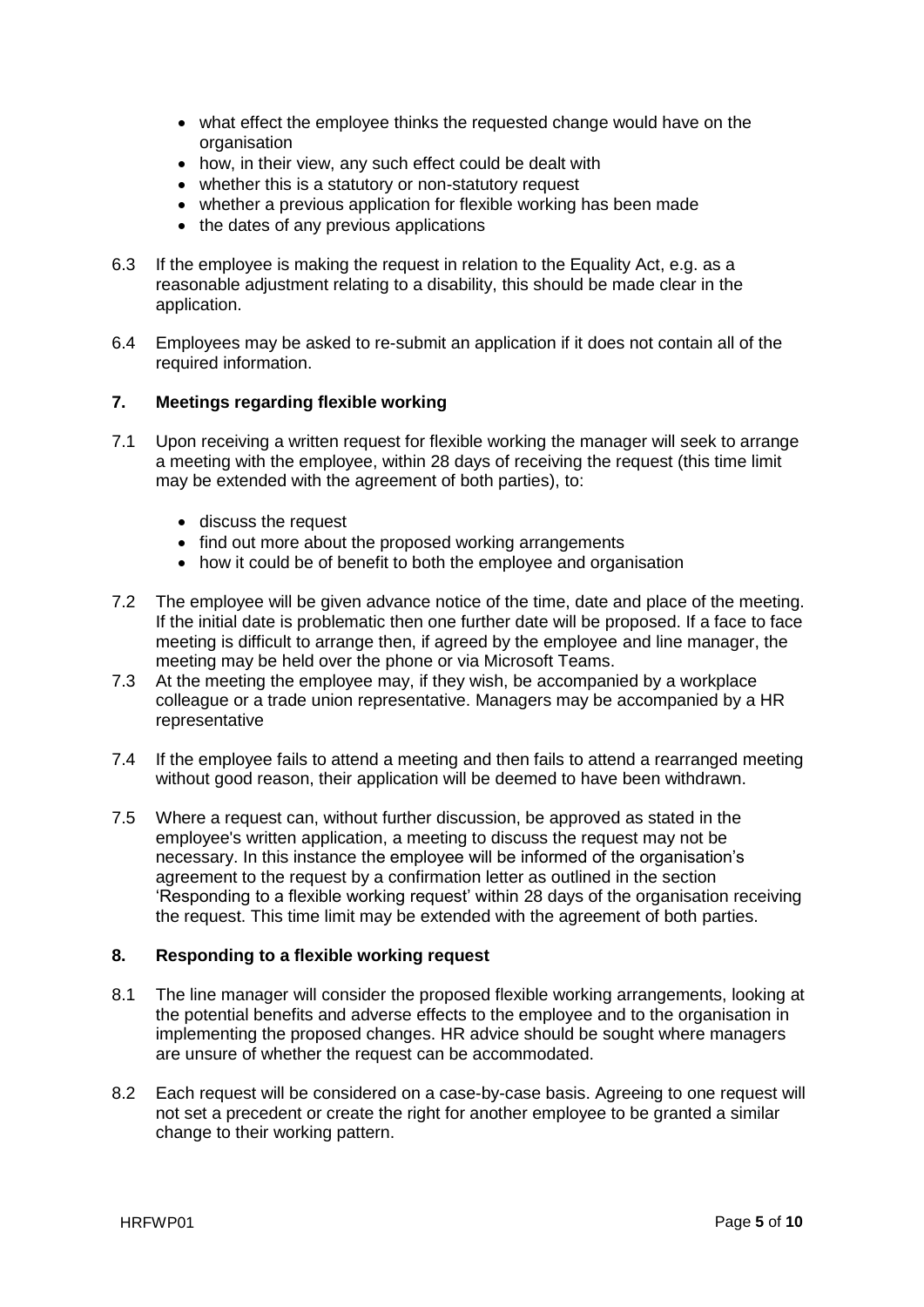- 8.3 The employee will be informed in writing by their manager of the organisation's decision as soon as is reasonably practicable, but no later than 14 days after the meeting.
- 8.4 The request may be granted in full, in part or refused. The organisation may propose a modified version of the request, the request may be granted on a temporary basis, or the employee may be asked to try the flexible working arrangement for a trial period. If the request is agreed then the employee will be sent a confirmation letter which will include details of the new arrangements. The employee should contact their line manager within 14 days if they wish to discuss the new arrangements further, or have any concerns.

# **9. Right to appeal decision**

- 9.1 The employee has the right to appeal the decision if their request is refused or is only agreed in part.
- 9.2 The employee may lodge an appeal within 14 days of being notified of a decision on their application. This should be done in writing to the relevant Head of Service and clearly state the grounds on which they are appealing. The appeal will be heard within 14 days. The employee will then be informed of the outcome to their appeal within 14 days of the appeal meeting. These time limits may be extended with the agreement of both parties.

#### **10. Trialling new working arrangements**

- 10.1 Where there is some uncertainty about whether the flexible working arrangement is practicable for an employee and/or the organisation a trial period may be agreed. If a trial period is arranged the organisation will allow up to 12 weeks for an employee and their manager to implement and become used to the new working practices before taking any decisions on the viability of a new arrangement. Feedback on the trial working arrangements should be discussed at regular intervals to try to overcome and issues or teething problems.
- 10.2 Where a trial period has been arranged the organisation will provide the employee with a document that details their new working pattern and makes clear that it is only a temporary variation to the terms of the employee's contract. The employee will be informed in writing of the start and end dates of the trial period (although the organisation may reduce or lengthen the trial period where necessary with the agreement of the employee). The organisation will reserve the right, at the end of the agreed trial period, to require the employee to revert to their previous working arrangement. The employee may also request a return to their previous working arrangement, during the trial and no later than the end of the agreed trial period.

# **11. Varying an employee's contract**

11.1 Where flexible working practices are agreed as a permanent change, a variation will need to be made to the employee's contract of employment. A new contract of employment will be sent to the employee within 28 days of the change to the employee's working pattern being agreed. It is the line manager's responsibility to notify Employment Support Services (ESS) of any contractual changes using the appropriate forms.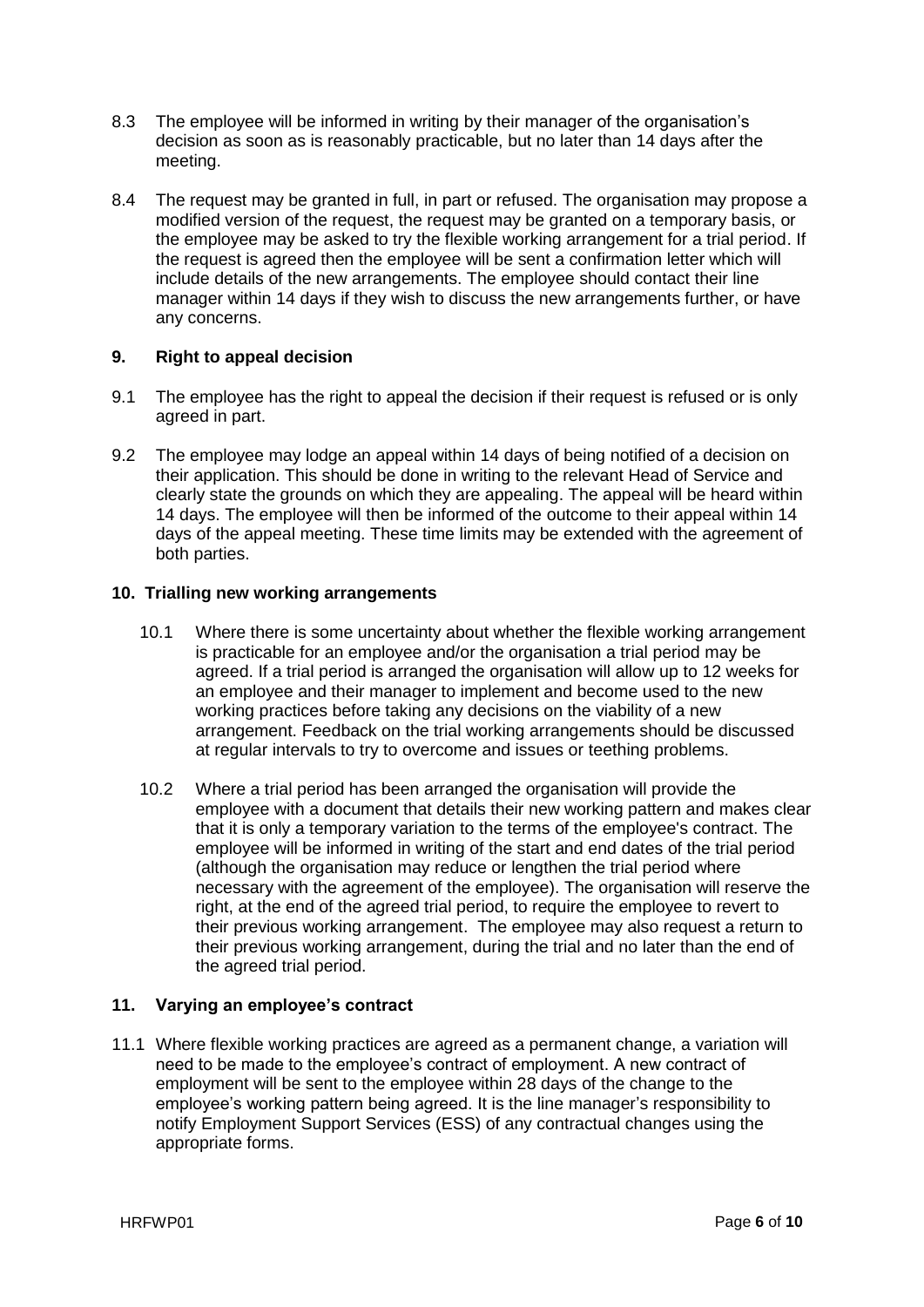If the employee has any questions or concerns about the new contract of employment they should contact their line manager to discuss the matter further.

- 11.2 Where a trial period has been arranged the organisation will provide the employee with a document that details their new working pattern and makes clear that it is only a temporary variation to the terms of the employee's contract. The employee will be informed in writing of the start and end dates of the trial period (although the organisation may reduce or lengthen the trial period where necessary with the agreement of the employee). The organisation will reserve the right, at the end of the agreed trial period, to require the employee to revert to their previous working arrangement. The employee may also request to revert to their previous working arrangement
- 11.3 Managers may choose to agree to the flexible working request on an initial 12 month basis and after this will be reviewed. If agreed following review then this working arrangement becomes contractual.

# **12. Complaints and further information**

- 12.1 The organisation is strongly opposed to any form of victimisation of individuals who work, or request to work under flexible working arrangements.
- 12.2 If an employee feels that they have been treated unfairly or are dissatisfied with any stage of the flexible process, they should raise their concerns informally with their line manager in the first instance in line with the Resolving Issues at Work Policy or speak to a member of HR.

# **13. Managers Responsibilities**

- 13.1 Managers should ensure that at all times the maintenance of service to the public is foremost in priority in the application of this scheme. The paramount importance of such a scheme is that there should be no detriment to the level of service provided to the public.
- 13.2 The Line Manager is responsible for monitoring the working arrangements of their employees. At the end of each calendar month the Line Manager should access their employees' timesheets to ensure working hours are acceptable and not too excessive.
- 13.3 Managers are responsibility for notifying any necessary individuals/departments of a change to working arrangements (e.g ESS for contractual changes, work colleagues of changes to working patterns where is may affect communication or service delivery).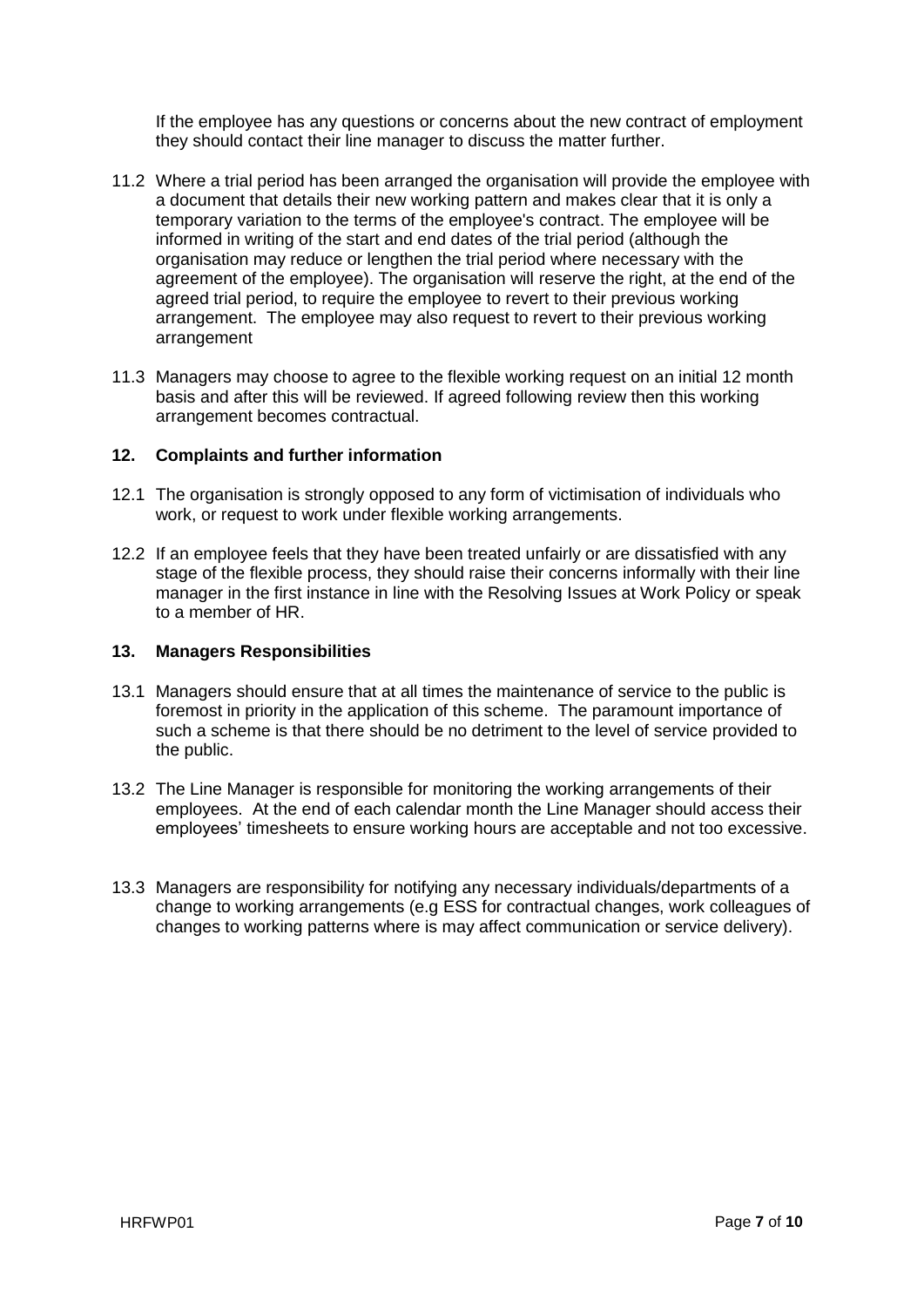# Appendix A

# Application for Flexible Working

| Name            | <b>Contact No</b> |  |
|-----------------|-------------------|--|
| Job Title       | Dept              |  |
| Line<br>Manager | Date              |  |

| Please complete the following and submit to your line manager:                                                                 |            |  |                    |  |
|--------------------------------------------------------------------------------------------------------------------------------|------------|--|--------------------|--|
| Please give details of the changes you are seeking to your working arrangements:                                               |            |  |                    |  |
|                                                                                                                                |            |  |                    |  |
| What date would like these to come into effect?                                                                                |            |  |                    |  |
| What effect, if any, do you think this change will have on your workload, responsibilities<br>and the wider team/organisation? |            |  |                    |  |
|                                                                                                                                |            |  |                    |  |
| How, in your view, could this effect be dealt with?                                                                            |            |  |                    |  |
|                                                                                                                                |            |  |                    |  |
| Is this a statutory or non-statory request?                                                                                    | Statutory: |  | Non-<br>Statutory: |  |
| Is the request in relation to the Equality Act for<br>example as a reasonable adjustment relating<br>to disability?            | Yes:       |  | <b>No</b>          |  |
| If the answer to the above s yes, please provide details                                                                       |            |  |                    |  |
|                                                                                                                                |            |  |                    |  |
| Have you made any previous requests for<br>flexible working                                                                    | Yes        |  | <b>No</b>          |  |
| If yes, please provide dates of previous<br>requests                                                                           |            |  |                    |  |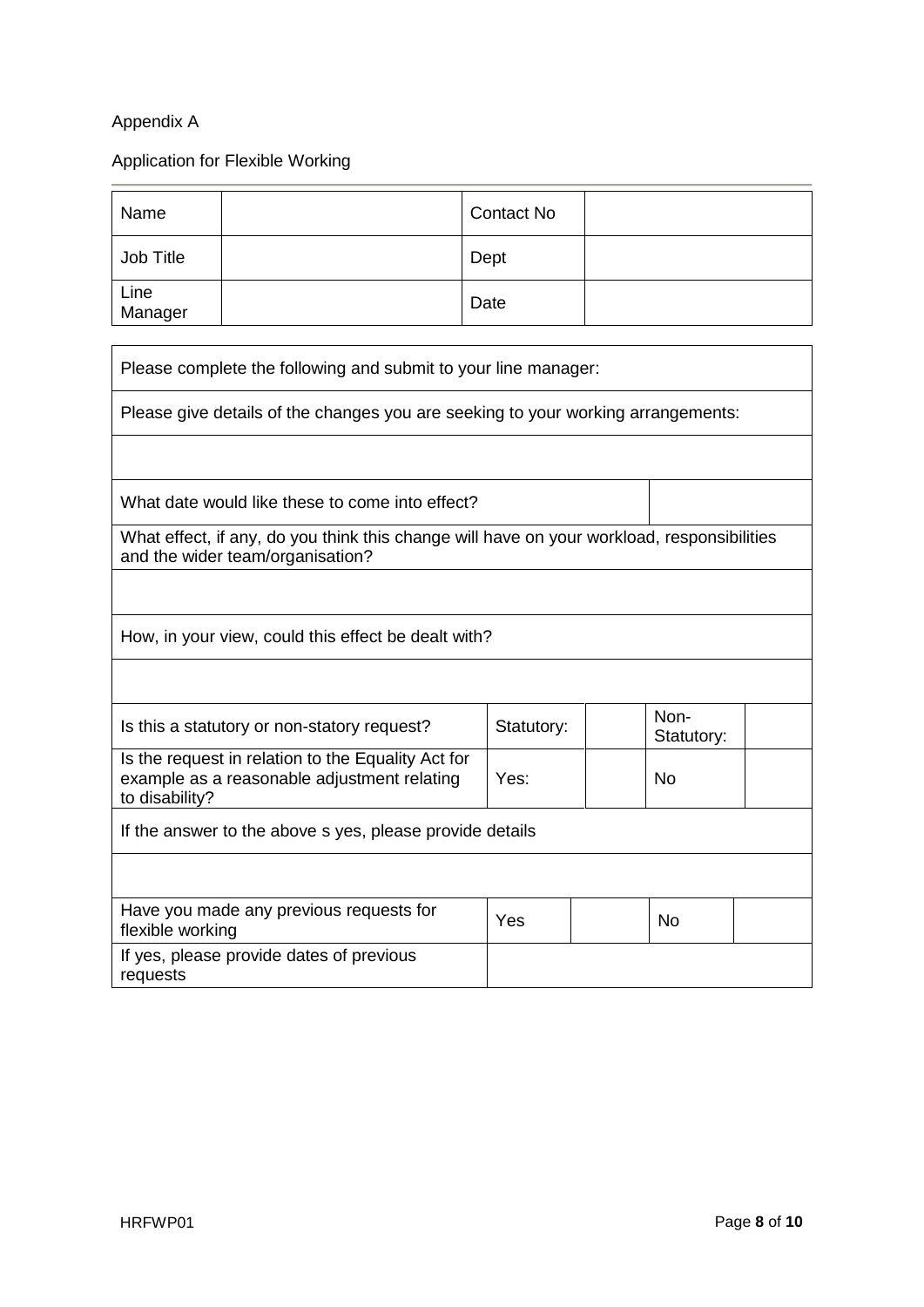# **Flexitime Scheme**

# **Record Keeping**

The FlexiSheet (timesheet) is available on the intranet and should be used by all employees on the scheme. The timesheet is set up as an Excel spreadsheet, worksheets are provided for each calendar month and times should be entered on a daily basis. The timesheet will calculate based on each individuals working pattern which should be entered onto the sheet.

FlexiSheets should be stored in a shared location allowing access to both manager and employee.

Any employee who records their time falsely may be subject to disciplinary action and removed from the scheme.

#### **The working day**

| Flexible arrival period   | Up to $10:00$ hrs |
|---------------------------|-------------------|
| Flexible departure period | From 15:00hrs     |

The scheme is not intended to give extra leave, or for working irregular hours on a permanent basis and as such all employees will normally follow a pattern of attendance, which has previously been indicated and agreed with their line manager, to ensure efficient delivery of the service.

Each employee will be responsible for ensuring that they work at least their contracted hours in each calendar month, subject to the approved carry-overs.

All full time employees and those part time employees whose working day is greater than 6 hours must record a 30 minute break each day.

#### **Carry over balance**

Hours worked in excess of the required attendance time in any one accounting period may be carried forward to the next period, subject to a maximum of 14 hours 48 minutes. Any credit balance in excess of this will be lost.

No payment will be made for hours accumulated in excess of the carried forward limit. In exceptional circumstances, where it is in the interest of maintaining a satisfactory level of service, the Head of Service may give prior authorisation for an officer voluntarily to work hours which are likely to result in accumulation of credit hours beyond the permitted carried forward limit. In these circumstances the Head of Service may authorise the excess credit hours beyond the permitted maximum to be carried forward to the following period or to be recorded as TOIL.

A short fall of hours may be carried forward to the next period but must not exceed 7 hours 24 minutes. The deficit must be made up in the following accounting period. Annual leave should not be used to decrease debit hours.

#### **Recording absence**

The following absences should be recorded on the FlexiSheet in line with the relevant policies if appropriate: